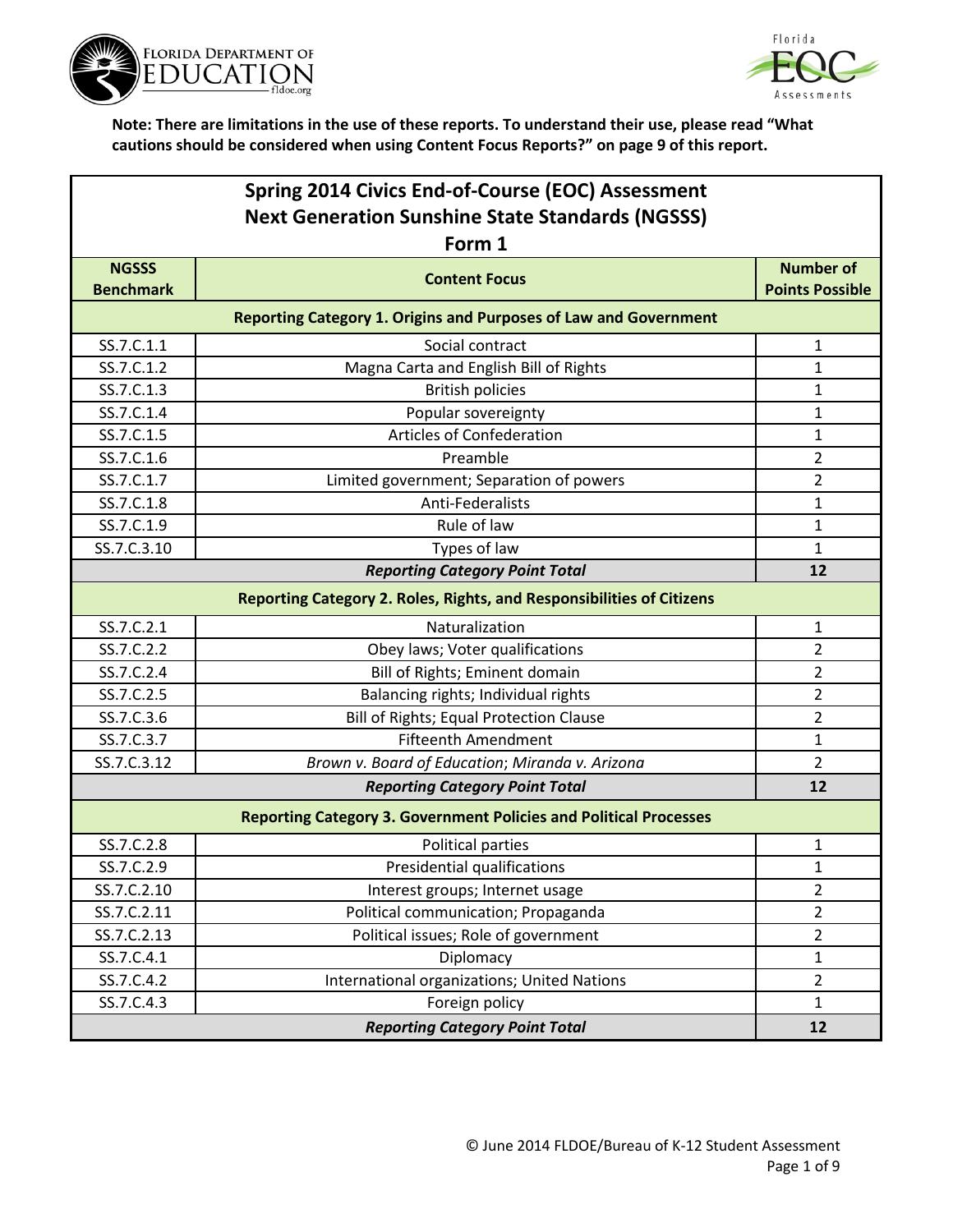



|             | Spring 2014 Civics End-of-Course (EOC) Assessment<br><b>Next Generation Sunshine State Standards (NGSSS)</b><br>Form 1, continued |                |
|-------------|-----------------------------------------------------------------------------------------------------------------------------------|----------------|
|             | <b>Reporting Category 4. Organization and Function of Government</b>                                                              |                |
| SS.7.C.3.1  | Representative democracy                                                                                                          |                |
| SS.7.C.3.2  | Federal system; Parliamentary system                                                                                              | 2              |
| SS.7.C.3.3  | Functions of the legislative branch; Functions of the Senate                                                                      | 2              |
| SS.7.C.3.4  | Reserved powers                                                                                                                   |                |
| SS.7.C.3.5  | Amendment process                                                                                                                 | $\overline{2}$ |
| SS.7.C.3.8  | Confirmation process                                                                                                              |                |
| SS.7.C.3.11 | Florida courts; Jury trials                                                                                                       | 2              |
| SS.7.C.3.14 | Reserved powers                                                                                                                   |                |
|             | <b>Reporting Category Point Total</b>                                                                                             | 12             |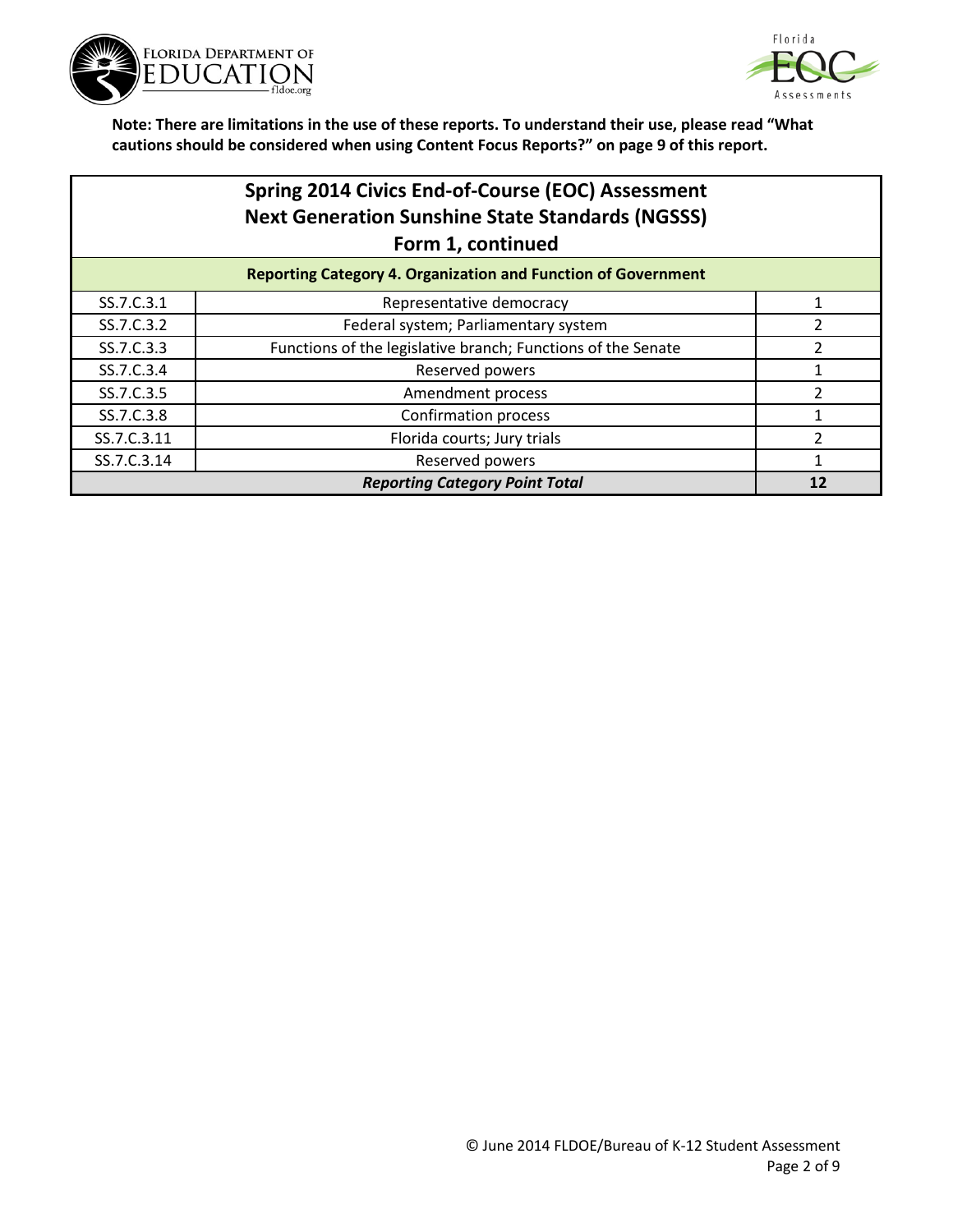



|                                  | Spring 2014 Civics End-of-Course (EOC) Assessment                        |                                            |  |
|----------------------------------|--------------------------------------------------------------------------|--------------------------------------------|--|
|                                  | <b>Next Generation Sunshine State Standards (NGSSS)</b><br>Form 2        |                                            |  |
| <b>NGSSS</b><br><b>Benchmark</b> | <b>Content Focus</b>                                                     | <b>Number of</b><br><b>Points Possible</b> |  |
|                                  | <b>Reporting Category 1. Origins and Purposes of Law and Government</b>  |                                            |  |
| SS.7.C.1.1                       | Natural law; Social contract                                             | $\overline{2}$                             |  |
| SS.7.C.1.2                       | Magna Carta and English Bill of Rights; Mayflower Compact                | $\overline{2}$                             |  |
| SS.7.C.1.3                       | English policies; Taxation without representation                        | $\overline{2}$                             |  |
| SS.7.C.1.5                       | Articles of Confederation; Shays' Rebellion                              | $\overline{2}$                             |  |
| SS.7.C.1.6                       | Preamble                                                                 | 1                                          |  |
| SS.7.C.1.7                       | Limited government                                                       | $\mathbf 1$                                |  |
| SS.7.C.1.8                       | Anti-Federalists                                                         | $\mathbf 1$                                |  |
| SS.7.C.1.9                       | Rule of law                                                              | 1                                          |  |
|                                  | <b>Reporting Category Point Total</b>                                    | 12                                         |  |
|                                  | Reporting Category 2. Roles, Rights, and Responsibilities of Citizens    |                                            |  |
| SS.7.C.2.1                       | Oath of allegiance                                                       | 1                                          |  |
| SS.7.C.2.2                       | Obey laws                                                                | 1                                          |  |
| SS.7.C.2.4                       | Eminent domain; Petitioning the government                               | 2                                          |  |
| SS.7.C.2.5                       | Freedom of speech; Individual rights                                     | $\overline{2}$                             |  |
| SS.7.C.3.6                       | Bill of Rights; Freedom of the press                                     | 2                                          |  |
| SS.7.C.3.7                       | Fifteenth Amendment; Fourteenth Amendment                                | $\overline{2}$                             |  |
| SS.7.C.3.12                      | Miranda v. Arizona; Plessy v. Ferguson                                   | $\overline{2}$                             |  |
|                                  | <b>Reporting Category Point Total</b>                                    | 12                                         |  |
|                                  | <b>Reporting Category 3. Government Policies and Political Processes</b> |                                            |  |
| SS.7.C.2.8                       | Democratic Party; Political parties                                      | $\overline{2}$                             |  |
| SS.7.C.2.9                       | Presidential qualifications                                              | 1                                          |  |
| SS.7.C.2.10                      | Groups influencing government; Internet usage                            | 2                                          |  |
| SS.7.C.2.11                      | Identifying bias; Propaganda                                             | $\overline{2}$                             |  |
| SS.7.C.2.13                      | Current issues; Role of government                                       | $\overline{2}$                             |  |
| SS.7.C.4.2                       | International organizations; United Nations                              | 2                                          |  |
| SS.7.C.4.3                       | Foreign policy                                                           | 1                                          |  |
|                                  | <b>Reporting Category Point Total</b>                                    | 12                                         |  |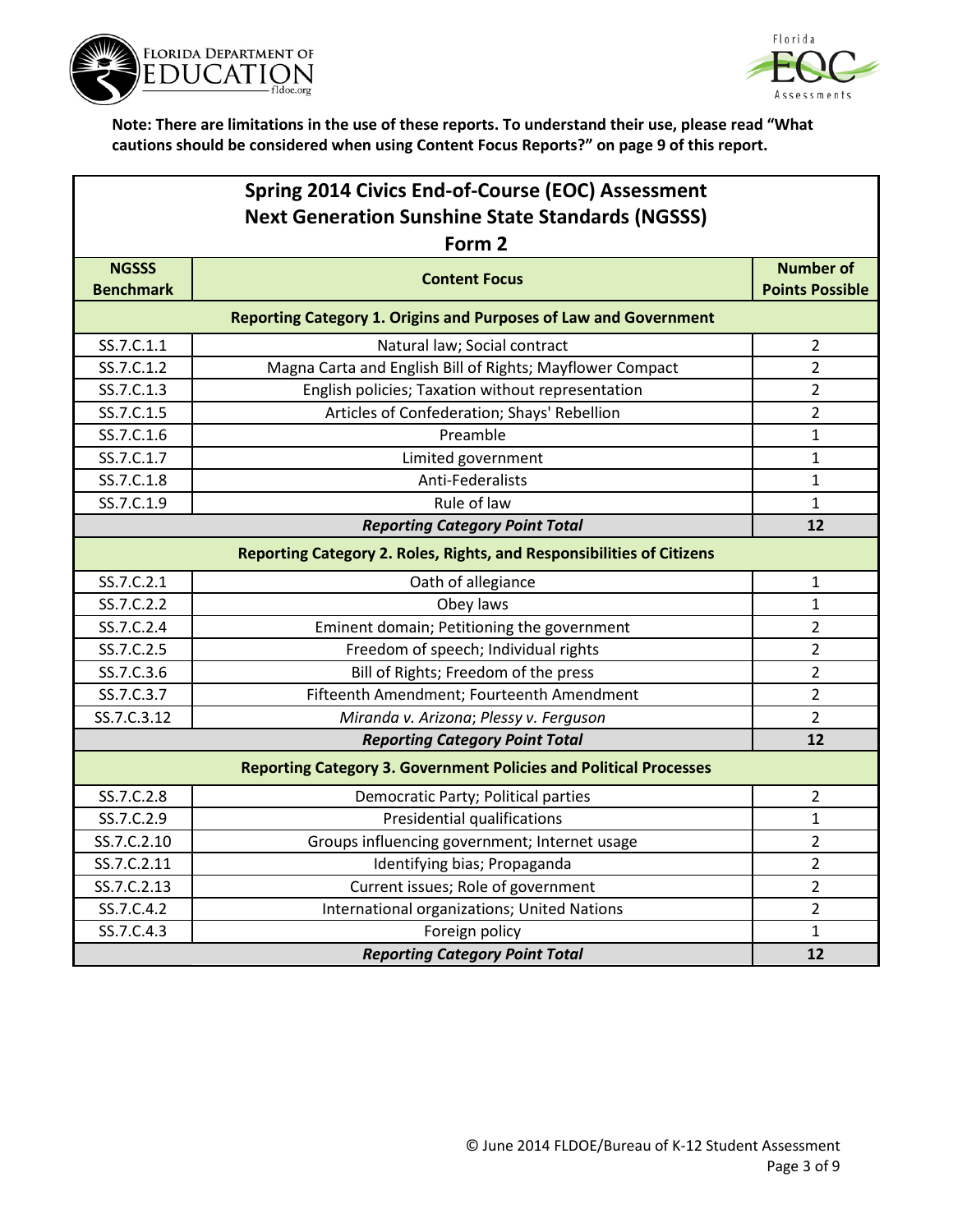



**Note: There are limitations in the use of these reports. To understand their use, please read "What cautions should be considered when using Content Focus Reports?" on page 9 of this report.**

|             | Spring 2014 Civics End-of-Course (EOC) Assessment<br><b>Next Generation Sunshine State Standards (NGSSS)</b><br>Form 2, continued |   |
|-------------|-----------------------------------------------------------------------------------------------------------------------------------|---|
|             | <b>Reporting Category 4. Organization and Function of Government</b>                                                              |   |
| SS.7.C.3.1  | Representative democracy                                                                                                          |   |
| SS.7.C.3.2  | Federal system; Unitary system                                                                                                    |   |
| SS.7.C.3.3  | <b>Functions of the Senate</b>                                                                                                    |   |
| SS.7.C.3.5  | Amendment process                                                                                                                 |   |
| SS.7.C.3.8  | Confirmation process; Lawmaking process                                                                                           | 2 |
| SS.7.C.3.9  | Lawmaking process                                                                                                                 |   |
| SS.7.C.3.11 | Florida courts                                                                                                                    |   |
| SS.7.C.3.13 | Supremacy                                                                                                                         |   |

SS.7.C.3.14 **COLLUTE:** Local government; Reserved powers 2

*Reporting Category Point Total* **<b>12 12**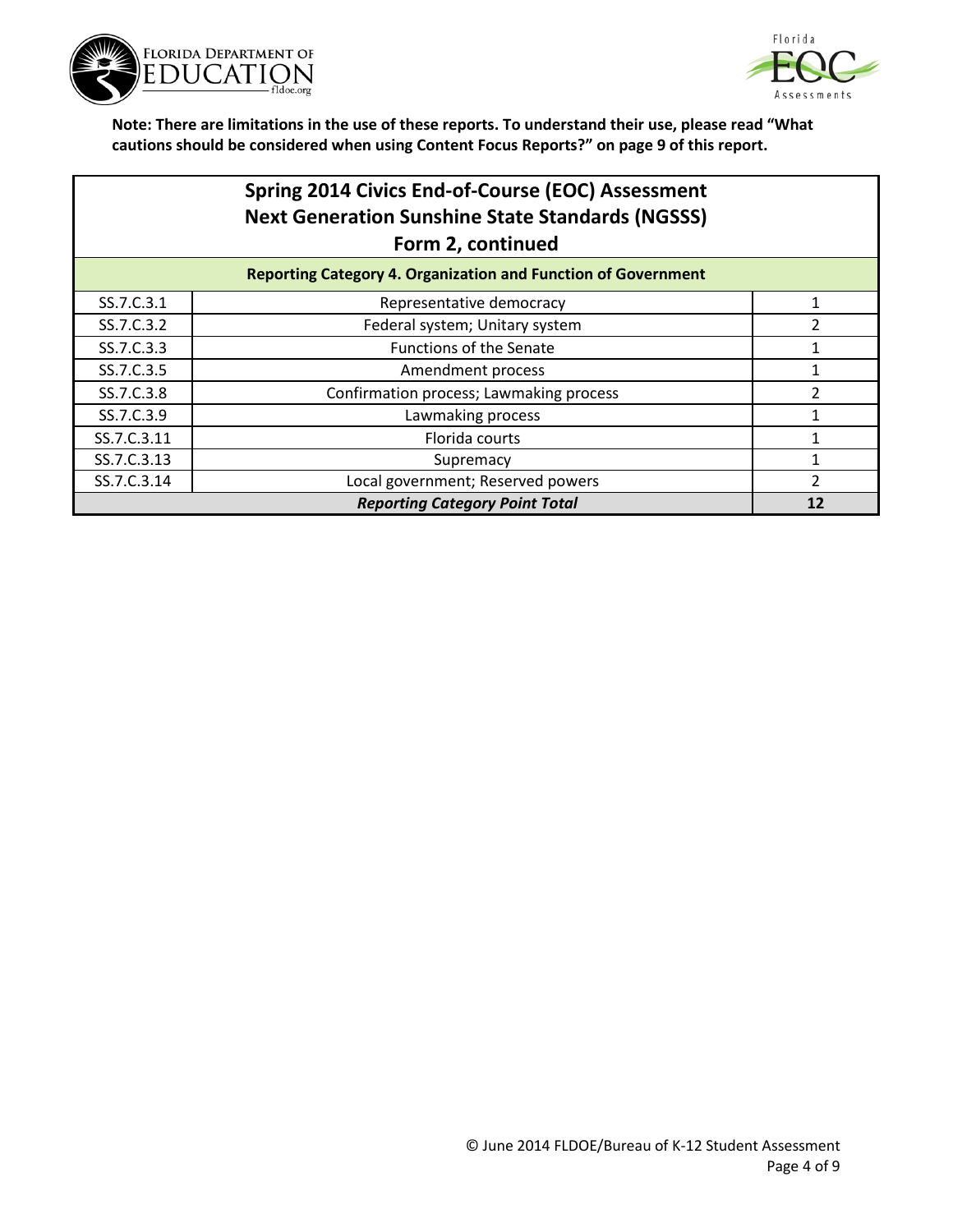

Г



٦

|                                  | Spring 2014 Civics End-of-Course (EOC) Assessment                            |                                            |  |  |
|----------------------------------|------------------------------------------------------------------------------|--------------------------------------------|--|--|
|                                  | <b>Next Generation Sunshine State Standards (NGSSS)</b><br>Form <sub>3</sub> |                                            |  |  |
| <b>NGSSS</b><br><b>Benchmark</b> | <b>Content Focus</b>                                                         | <b>Number of</b><br><b>Points Possible</b> |  |  |
|                                  | <b>Reporting Category 1. Origins and Purposes of Law and Government</b>      |                                            |  |  |
| SS.7.C.1.1                       | Natural law; Social contract                                                 | $\overline{2}$                             |  |  |
| SS.7.C.1.2                       | Common Sense; Magna Carta and English Bill of Rights                         | $\overline{2}$                             |  |  |
| SS.7.C.1.3                       | Declaration of Independence                                                  | 1                                          |  |  |
| SS.7.C.1.4                       | Declaration of Independence                                                  | $\mathbf{1}$                               |  |  |
| SS.7.C.1.5                       | Articles of Confederation                                                    | $\overline{2}$                             |  |  |
| SS.7.C.1.6                       | Preamble                                                                     | 1                                          |  |  |
| SS.7.C.1.7                       | Limited government                                                           | $\mathbf{1}$                               |  |  |
| SS.7.C.1.8                       | Anti-Federalists                                                             | 1                                          |  |  |
| SS.7.C.3.10                      | Constitutional law                                                           | $\mathbf{1}$                               |  |  |
|                                  | <b>Reporting Category Point Total</b>                                        | 12                                         |  |  |
|                                  | <b>Reporting Category 2. Roles, Rights, and Responsibilities of Citizens</b> |                                            |  |  |
| SS.7.C.2.1                       | Naturalization                                                               | 1                                          |  |  |
| SS.7.C.2.2                       | Obey laws; Obligations of citizenship                                        | $\overline{2}$                             |  |  |
| SS.7.C.2.4                       | Eminent domain; First Amendment                                              | $\overline{2}$                             |  |  |
| SS.7.C.2.5                       | Individual rights                                                            | $\overline{2}$                             |  |  |
| SS.7.C.3.6                       | Bill of Rights; Constitutional rights                                        | $\overline{2}$                             |  |  |
| SS.7.C.3.7                       | Fifteenth Amendment; Fourteenth Amendment                                    | $\overline{2}$                             |  |  |
| SS.7.C.3.12                      | Miranda v. Arizona                                                           | 1                                          |  |  |
|                                  | <b>Reporting Category Point Total</b>                                        | 12                                         |  |  |
|                                  | <b>Reporting Category 3. Government Policies and Political Processes</b>     |                                            |  |  |
| SS.7.C.2.8                       | Political parties                                                            | 1                                          |  |  |
| SS.7.C.2.9                       | State election requirements                                                  | 1                                          |  |  |
| SS.7.C.2.10                      | Influencing government; Internet usage                                       | $\overline{2}$                             |  |  |
| SS.7.C.2.11                      | Propaganda                                                                   | $\overline{2}$                             |  |  |
| SS.7.C.2.13                      | Public issues; Role of government                                            | $\overline{2}$                             |  |  |
| SS.7.C.4.1                       | Foreign policy                                                               | $\mathbf{1}$                               |  |  |
| SS.7.C.4.2                       | <b>United Nations</b>                                                        | $\mathbf{1}$                               |  |  |
| SS.7.C.4.3                       | Foreign policy; Korean War                                                   | $\overline{2}$                             |  |  |
|                                  | <b>Reporting Category Point Total</b>                                        | 12                                         |  |  |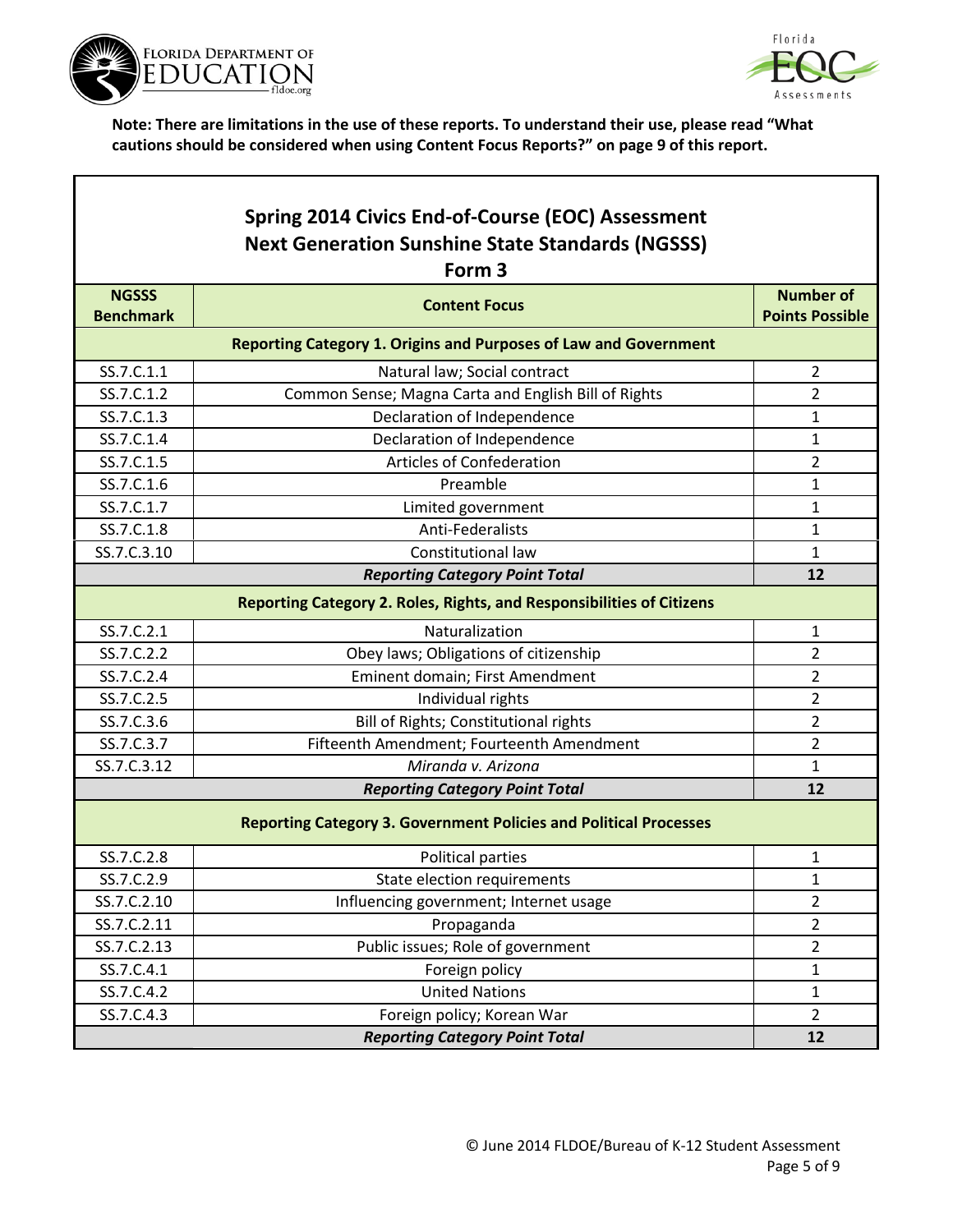



## **Spring 2014 Civics End-of-Course (EOC) Assessment Next Generation Sunshine State Standards (NGSSS) Form 3, continued**

| <b>Reporting Category 4. Organization and Function of Government</b> |                                           |  |
|----------------------------------------------------------------------|-------------------------------------------|--|
| SS.7.C.3.2                                                           | Federal system                            |  |
| SS.7.C.3.3                                                           | Functions of the Senate; Veto             |  |
| SS.7.C.3.4                                                           | <b>Tenth Amendment</b>                    |  |
| SS.7.C.3.5                                                           | Amendment process                         |  |
| SS.7.C.3.8                                                           | Confirmation process; Impeachment process |  |
| SS.7.C.3.11                                                          | Florida courts; Role of juries            |  |
| SS.7.C.3.13                                                          | Government structure                      |  |
| SS.7.C.3.14                                                          | Reserved powers                           |  |
| <b>Reporting Category Point Total</b>                                |                                           |  |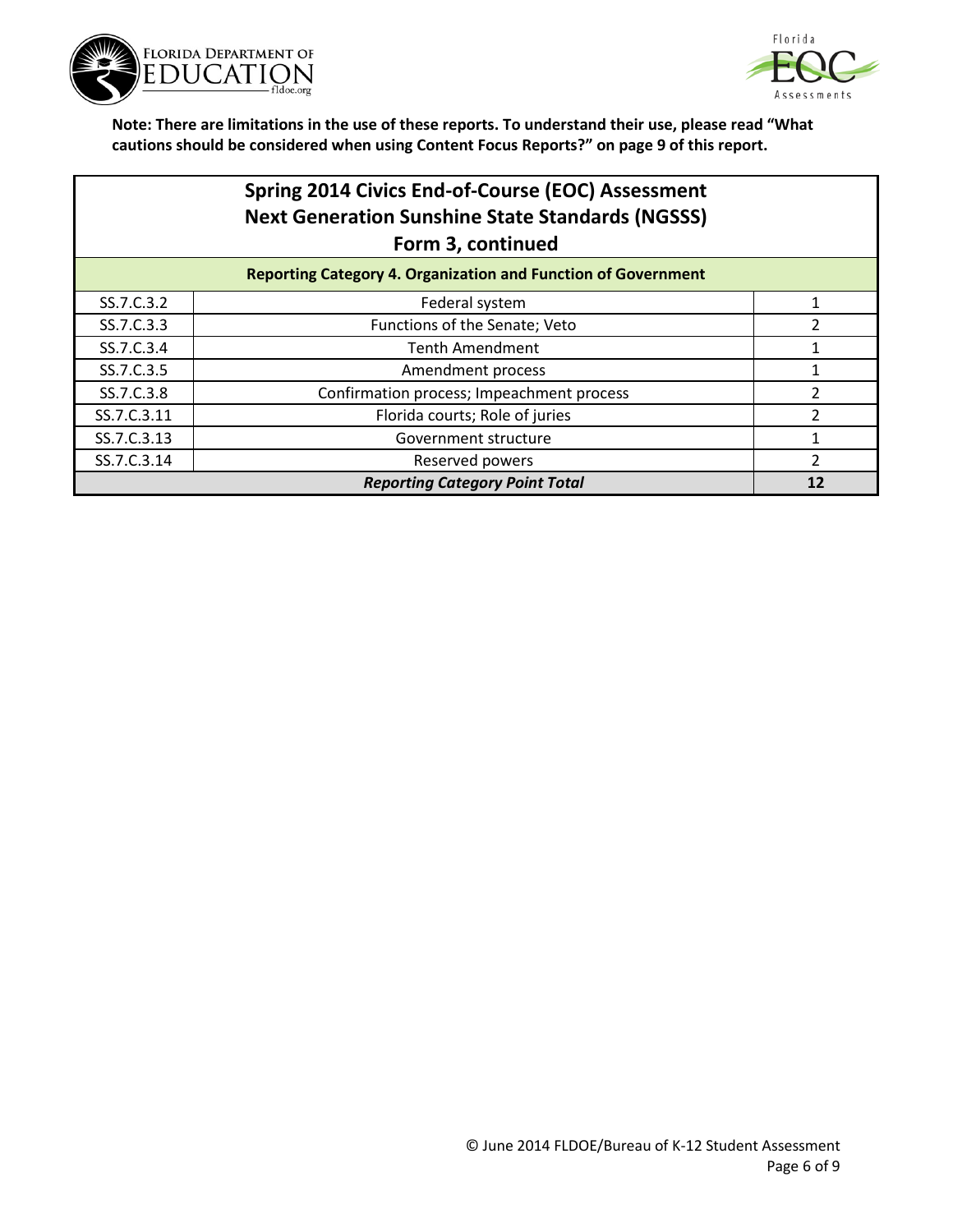



| Spring 2014 Civics End-of-Course (EOC) Assessment       |                                                                          |                        |
|---------------------------------------------------------|--------------------------------------------------------------------------|------------------------|
| <b>Next Generation Sunshine State Standards (NGSSS)</b> |                                                                          |                        |
|                                                         | Form 4                                                                   |                        |
| <b>NGSSS</b>                                            | <b>Content Focus</b>                                                     | <b>Number of</b>       |
| <b>Benchmark</b>                                        |                                                                          | <b>Points Possible</b> |
|                                                         | <b>Reporting Category 1. Origins and Purposes of Law and Government</b>  |                        |
| SS.7.C.1.1                                              | Social contract                                                          | 1                      |
| SS.7.C.1.2                                              | English Bill of Rights; Magna Carta and English Bill of Rights           | $\overline{2}$         |
| SS.7.C.1.3                                              | <b>Boston Tea Party</b>                                                  | 1                      |
| SS.7.C.1.4                                              | Natural rights                                                           | $\mathbf{1}$           |
| SS.7.C.1.5                                              | Articles of Confederation                                                | 1                      |
| SS.7.C.1.6                                              | Preamble                                                                 | $\overline{2}$         |
| SS.7.C.1.7                                              | Checks and balances; Limited government                                  | $\overline{2}$         |
| SS.7.C.1.8                                              | Anti-Federalists                                                         | 1                      |
| SS.7.C.1.9                                              | Rule of law                                                              | $\mathbf{1}$           |
|                                                         | <b>Reporting Category Point Total</b>                                    | 12                     |
|                                                         | Reporting Category 2. Roles, Rights, and Responsibilities of Citizens    |                        |
| SS.7.C.2.1                                              | Naturalization                                                           | $\mathbf{1}$           |
| SS.7.C.2.2                                              | Obey laws                                                                | $\mathbf{1}$           |
| SS.7.C.2.4                                              | Bill of Rights; Eminent domain; First Amendment                          | 3                      |
| SS.7.C.2.5                                              | Individual rights; Limits on rights                                      | $\overline{2}$         |
| SS.7.C.3.6                                              | Bill of Rights; Women's rights                                           | 2                      |
| SS.7.C.3.7                                              | Constitutional amendments; Fifteenth Amendment                           | $\overline{2}$         |
| SS.7.C.3.12                                             | Miranda v. Arizona                                                       | $\mathbf{1}$           |
|                                                         | <b>Reporting Category Point Total</b>                                    | 12                     |
|                                                         | <b>Reporting Category 3. Government Policies and Political Processes</b> |                        |
| SS.7.C.2.8                                              | Political parties                                                        | 1                      |
| SS.7.C.2.9                                              | Political qualifications                                                 | 1                      |
| SS.7.C.2.10                                             | Influencing government; Internet usage                                   | 2                      |
| SS.7.C.2.11                                             | Propaganda                                                               | $\mathbf{1}$           |
| SS.7.C.2.13                                             | Current issues; Role of government                                       | $\overline{2}$         |
| SS.7.C.4.1                                              | Foreign policy                                                           | $\mathbf{1}$           |
| SS.7.C.4.2                                              | International organizations; United Nations                              | $\overline{2}$         |
| SS.7.C.4.3                                              | Foreign policy; Korean War                                               | $\overline{2}$         |
|                                                         | <b>Reporting Category Point Total</b>                                    | 12                     |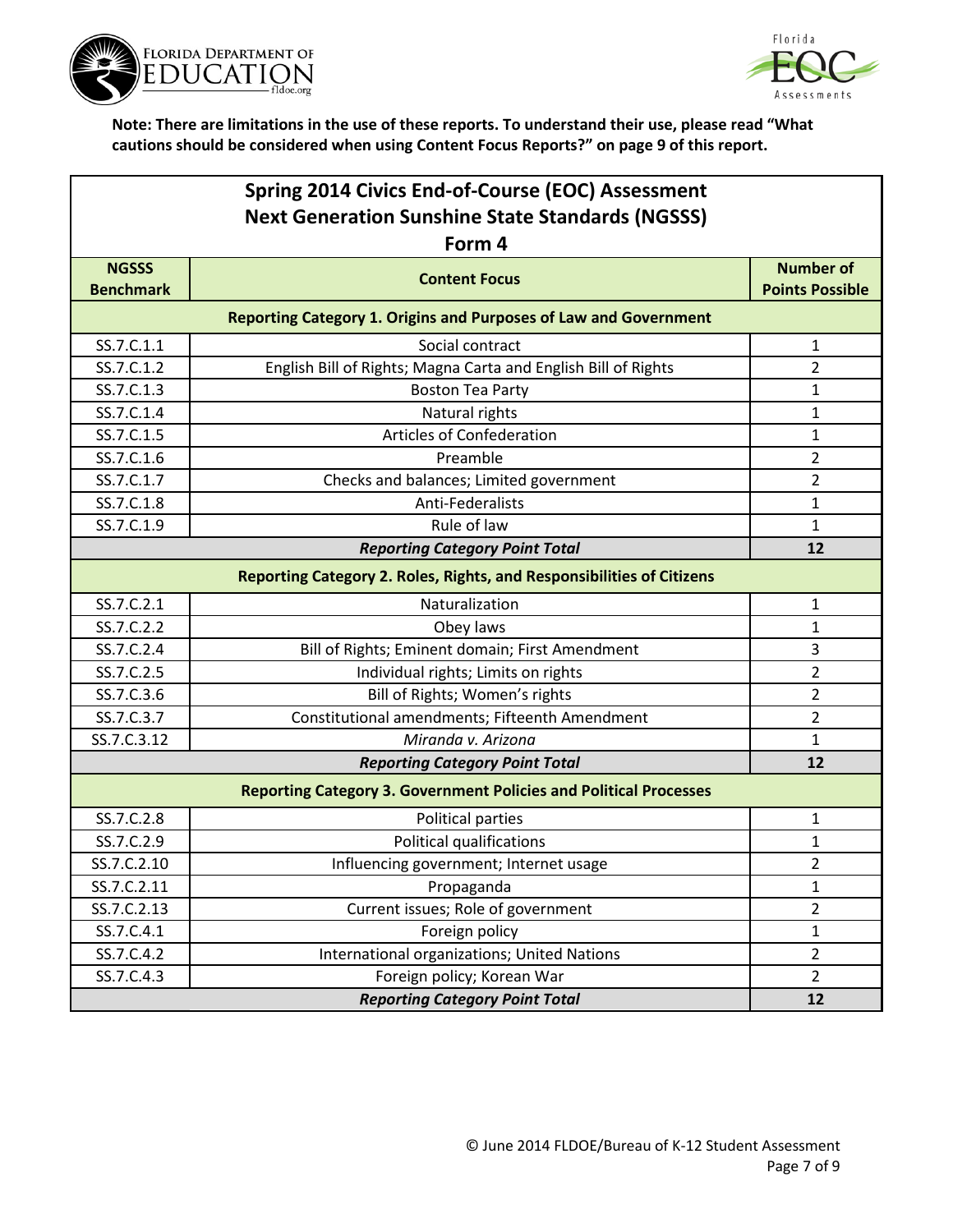



| Spring 2014 Civics End-of-Course (EOC) Assessment              |
|----------------------------------------------------------------|
| <b>Next Generation Sunshine State Standards (NGSSS)</b>        |
| Form 4, continued                                              |
| Beneather Ceterson: A. Queentesting and Function of Concumnant |

| <b>Reporting Category 4. Organization and Function of Government</b> |                                          |  |
|----------------------------------------------------------------------|------------------------------------------|--|
| SS.7.C.3.1                                                           | Types of government                      |  |
| SS.7.C.3.2                                                           | Federal system                           |  |
| SS.7.C.3.3                                                           | <b>Functions of the Senate</b>           |  |
| SS.7.C.3.4                                                           | Distribution of powers                   |  |
| SS.7.C.3.5                                                           | Amendment process                        |  |
| SS.7.C.3.8                                                           | Confirmation process; Presidential power |  |
| SS.7.C.3.11                                                          | Florida courts                           |  |
| SS.7.C.3.13                                                          | Constitutional comparison                |  |
| SS.7.C.3.14                                                          | Concurrent powers; Reserved powers       |  |
| <b>Reporting Category Point Total</b>                                |                                          |  |